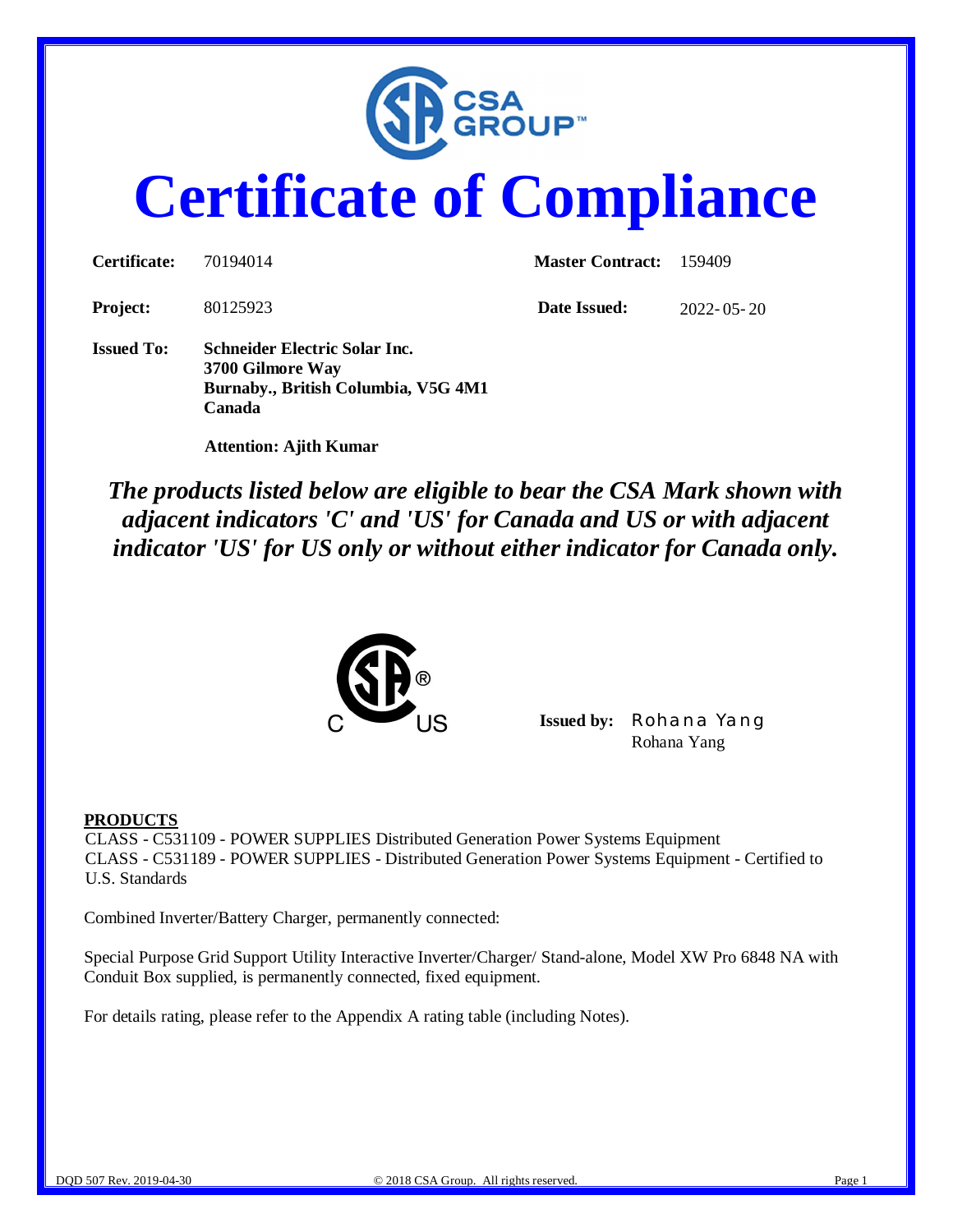

**Certificate:** 70194014 **Project:** 80125923

**Master Contract:** 159409 **Date Issued: 2022-05-20**

### **APPLICABLE REQUIREMENTS**

CSA C22.2 No. 107.1-16 - Power Conversion Equipment

\*UL 1741 - Inverters, Converters, Controllers and Interconnection System Equipment for Use With Distributed Energy Resources (Second Edition, Revision Dated February 15, 2018) UL1741 CRD - Grid Support Utility Interactive Interoperability Optional Functions: Prevent Enter Service and Limit Active Power (CA Rule 21, Phase 3, functions 2 and 3) (Dated October 22, 2019) \*\*UL1741 CRD -Power Control Systems(PCS) (Dated March 08, 2019)

 \*Note: Conformity to UL 1741 (Second Edition, Revision February 15, 2018) includes compliance with applicable requirements of IEEE 1547-2003 (R2008), IEEE 1547a-2014, IEEE 1547.1-2005(R2011), IEEE 1547.1a-2015, California Electric Rule 21, Hawaiian Electric Co. SRD-UL-1741-SA-V1.1, ISO-NE Inverter Source Requirement (Dated February 6, 2018) and UL 1741 Supplement SA 8-18.

\*\*Note: The evaluated operating modes according to UL 1741 PCS CRD is Export Only Mode with following power control system configuration:

| Configurat | Inverter       | <b>PV</b> Charger  | <b>Battery</b> | Gateway            | Measured      |
|------------|----------------|--------------------|----------------|--------------------|---------------|
| ion        |                | Controller         |                |                    | maximum open  |
|            |                |                    |                |                    | loop response |
|            |                |                    |                |                    | time          |
| Power      | Manufacture:   | Manufacture:       | <b>Battery</b> | Manufacture:       |               |
| Control    | Schneider      | Schneider Electric | bank with      | Schneider Electric | 8 seconds     |
| System     | Electric Solar | Solar Inc.         | adequate       | Solar Inc.         |               |
|            | Inc.           |                    | capacity       |                    |               |
|            |                | Model: MPPT        |                | Model: Conext      |               |
|            | Model: XW Pro  | 100 600            |                | Gateway or         |               |
|            | 6848 NA        |                    |                | InsightFacility or |               |
|            |                | Amounts: 6pcs      |                | InsightHome        |               |
|            | Amounts: 4pcs  | maximum            |                |                    |               |
|            | maximum        |                    |                | Amounts: 1pcs      |               |

Notes:

Products certified under Class C531109 have been certified under CSA's ISO/IEC 17065 accreditation with the Standards Council of Canada (SCC). www.scc.ca

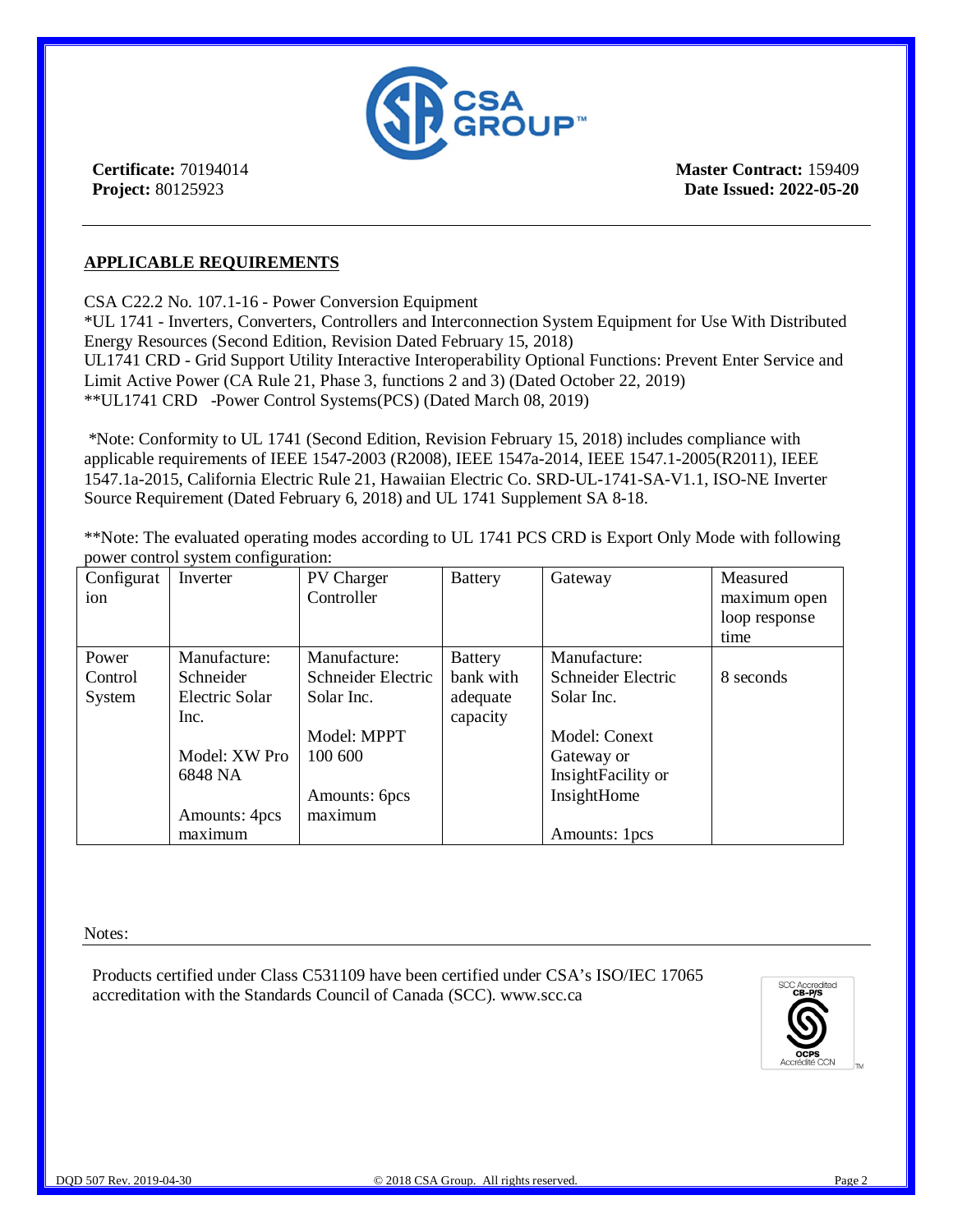

# *Supplement to Certificate of Compliance*

**Certificate:** 70194014 **Master Contract:** 159409

*The products listed, including the latest revision described below, are eligible to be marked in accordance with the referenced Certificate.*

## **Product Certification History**

| Project  | <b>Date</b> | <b>Description</b>                                                                                                                                                                  |
|----------|-------------|-------------------------------------------------------------------------------------------------------------------------------------------------------------------------------------|
| 80125923 | 2022-05-20  | Update to Certification Report 70194014 to evaluate the largest Power<br>Control System Configuration with Export only mode according to UL<br>1741 CRD. Remote witness testing.    |
| 80119021 | 2022-05-13  | Update the Report 70194014 to update the firmware version to V2.02BN08<br>for 240Volts (Split-phase) configuration. Remote witness testing.                                         |
| 80116248 | 2022-05-11  | Update to Certification Report 70194014 to evaluate the power control<br>system function export only mode according to UL 1741 CRD. Remote<br>witness testing.                      |
| 80108065 | 2021-12-23  | Update to certification report 70194014 to include firmware update to<br>version V2.0. Remote witness testing.                                                                      |
| 80085684 | 2021-10-25  | Update to report 70194014 to include alternate manufacturer of magnetic<br>components and correct typos.                                                                            |
| 80095330 | 2021-09-22  | Update to report 70194014 to include firmware update to version V1.11 BN<br>49. Remote witness testing.                                                                             |
| 80090342 | 2021-07-28  | Update to report 70194014 to include firmware update to version V1.11 BN<br>41. Remote witness testing.                                                                             |
| 80081934 | 2021-04-29  | Update to report 70194014 to include firmware update to version V1.11 BN<br>34. Remote witness testing.                                                                             |
| 80080269 | 2021-04-16  | Update to report 70194014 to include firmware update to version V1.11 BN<br>31. Remote witness testing.                                                                             |
| 80071979 | 2021-02-26  | Update to report 70194014 to include firmware update to CA Rule 21 and<br>to meet ISO-NE Inverter Source Requirement (Dated February 6, 2018) for<br>120Vac and 240Vac grid output. |
| 80049402 | 2020-09-18  | Update to report 70194014 to include firmware update and to meet grid<br>support function according to CA Rule 21 for 120Vac output configuration.                                  |